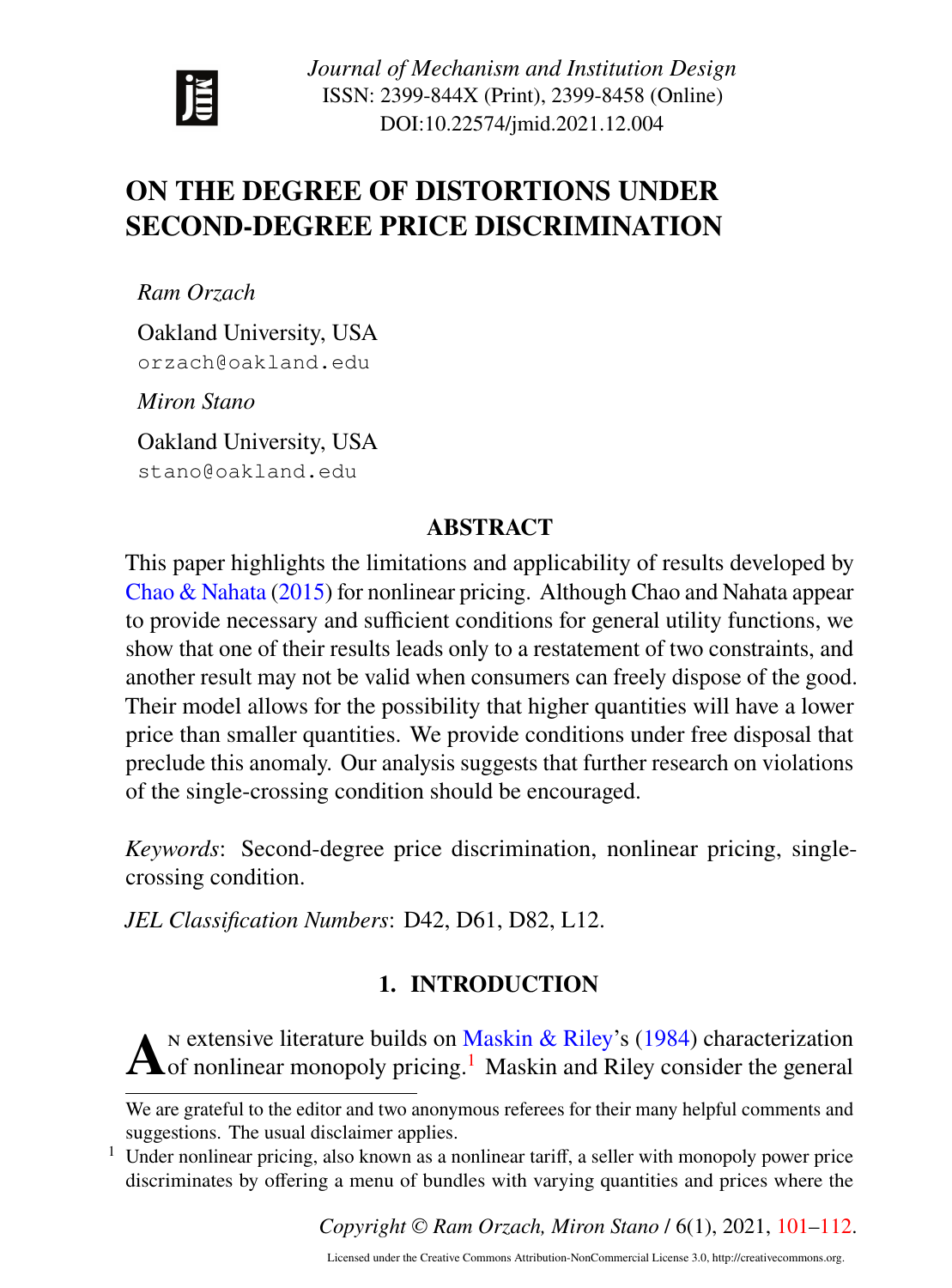case involving N types of consumers with differing demand functions where the monopoly seller cannot identify the individual's consumer type. The technique to maximize profits under nonlinear pricing, for the simplified example of two consumer types, is one where the firm offers two bundles of quantity and price that satisfy the incentive compatibility  $(IC)$  and individual rationality  $(IR)$ constraints. The  $IC$  constraints require that neither type will pretend to be the other type and buy the other's quantity; while  $IR$  requires that consumers buy the product only if their utilities from the exchange are non-negative.

[Tirole](#page-11-3) [\(1988\)](#page-11-3)(p.149) provides a succinct description of the relevant Maskin-Riley results for two consumer types: low demand and high demand. The firm will have an optimal tariff where: i) the low demand consumer has zero surplus while the high demand has a positive one; ii) the high demand consumer will be indifferent between buying his own designated bundle and the low one (therefore, he will buy his own); and iii) the high demand type buys a quantity that corresponds to marginal cost, while the low demand consumer buys the designated quantity that is less than the one corresponding to marginal cost.

Those results are achieved under the assumption of monotonicity in utilities, a property that is known as the Sorting Condition, the Spence-Mirrlees Condition, or the Single-Crossing Condition (SCC).<sup>[2](#page-0-1)</sup> We will use SCC because the term is more revealing in that the utility functions cross only once. The SCC will be satisfied if the demand curves lie one above the other, i.e., if, at any given price, the quantity for the high demand consumer will be larger than that of the low demand consumer. In cases where the demand curves cross, as in Figure [1](#page-6-0) in Section 2.3, the SCC may be violated.

Although applications that satisfy the SCC dominate the nonlinear pricing literature, analyses of nonlinear tariffs when the SCC is violated have appeared. [Andersson](#page-11-4) [\(2005\)](#page-11-4) develops conditions under which relaxation of the SCC will still produce the Maskin-Riley results, but [Andersson](#page-11-5) [\(2008\)](#page-11-5) further provides a counterexample to the main Maskin-Riley result. In his counterexample, the quantities for both types can correspond to those under marginal-cost pricing with zero gains for both consumer types. Chao  $\&$  Nahata [\(2015\)](#page-11-0) (hereafter CN) also consider a violation of the SCC to determine the regions in which

per-unit price typically diminishes as the bundle quantity increases. These bundles are often seen as providing quantity discounts. Nonlinear pricing has long been a fixture for many products and services.

<sup>&</sup>lt;sup>2</sup> See [Tirole](#page-11-3) [\(1988\)](#page-11-3)(p.148, fn 28). Within the context of this paper, any distinctions among the three conditions are not relevant.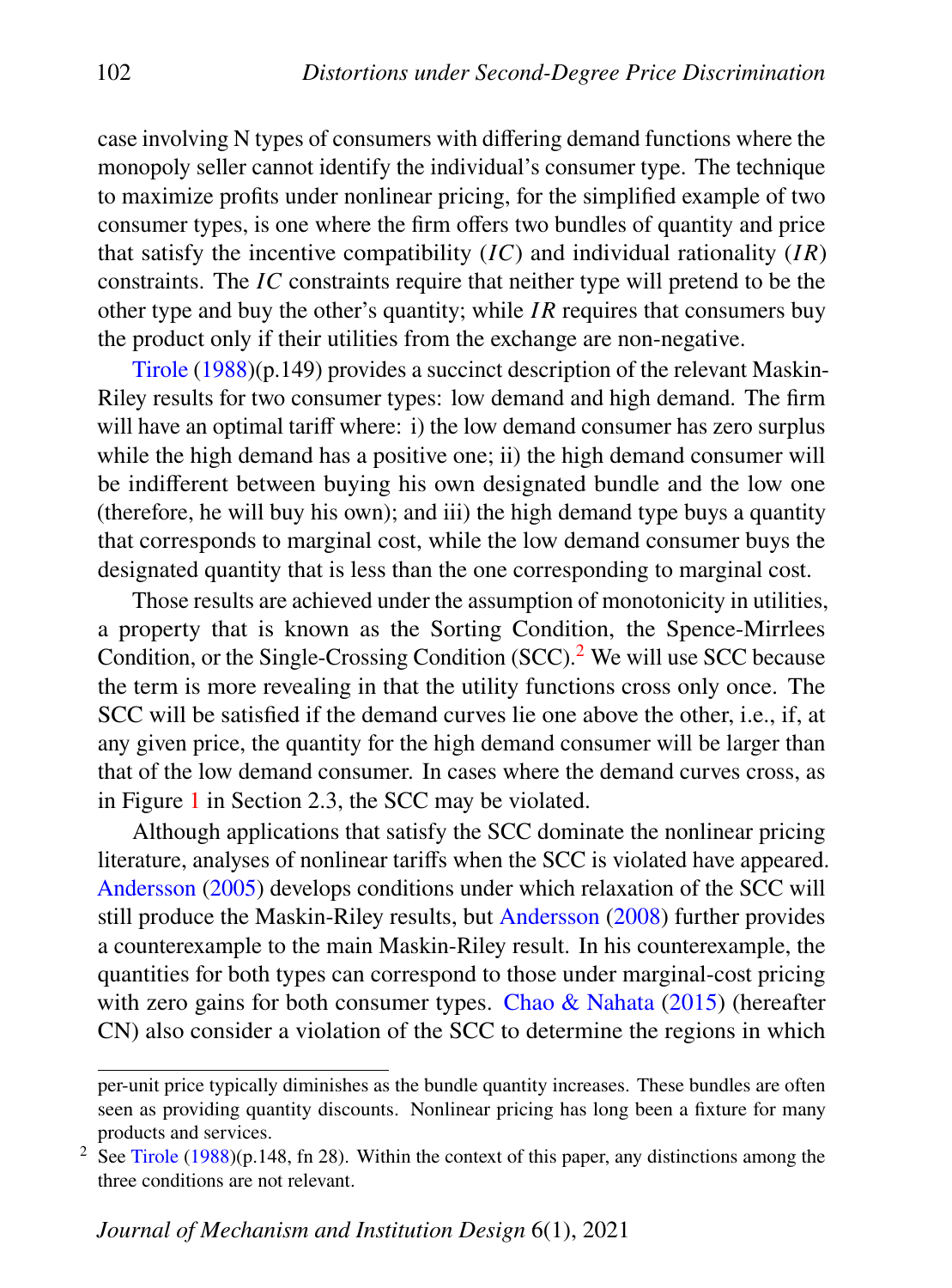the quantities correspond to the efficient quantities (marginal-cost pricing) or exceed (fall short) of the efficient quantity. Our work will concentrate only on the case where the two quantities correspond to marginal cost.

CN appear to provide necessary and sufficient conditions for general utility functions. After describing their model in Section 2.1, Section 2.2 shows that their Proposition 2(ii) follows from a well-known mathematical method that leads only to a restatement of two constraints. Furthermore, CN's Proposition 3 provides conditions for efficient quantities, but we use a numerical example in Section 2.3 to illustrate that a portion of the proposition will have limited economic relevance when consumers can freely dispose of the good. In particular, CN's model can generate a pricing scheme where the larger quantity has a lower price than the smaller quantity. With Proposition 3 as a special case of Proposition 2, the same anomaly will also apply to Proposition 2.

To deal with this limitation, Section 3 develops an alternative to CN's Proposition 3(ii) where consumers can freely dispose of the good. In that section, we impose the conditions on the demand functions that would enable the firm to offer two menu quantities and corresponding prices so that profits are maximized and the consumer surplus is zero. The conditions also guarantee that the larger quantity will always have a higher (or equal) price than the smaller quantity a result that does not necessarily hold in the CN model.

#### **2. ARGUMENTS**

#### **2.1. The CN Model**

A monopolist serves two consumer types: Type *i* utility from quantity q is  $u_i(q)$ ,  $i \in \{1, 2\}$ . The seller cannot *a priori* distinguish between the types but knows their utilities and ratio  $\gamma = n_2/n_1$  where  $n_i$  is the number of Type *i* consumers. Under the Revelation Principle, the monopolist can maximize profits by using nonlinear tariffs with  $(q_i, T_i)$ ,  $i \in \{1, 2\}$ , where  $T_i$  is the tariff for quantity  $q_i$ . The firm has a linear cost function with marginal cost  $c \geq 0$ . CN state that, without any loss of generality, the tariffs and the utilities can be normalized by the marginal cost c so that  $t_i \equiv T_i - c \cdot q_i$ , and  $v_i(q) \equiv u_i(q) - c \cdot q$ .

With  $t_i$  as CN's net-of-cost tariff and  $v_i(q)$  as their net-of-cost valuation, the model assumes that  $v_i(q)$  has a unique optimization:  $q_i^e$  $e_i^e$  = arg max<sub>q</sub>  $v_i(q)$   $\in$  $(0, +\infty)$ , where  $q_i^e$  $\frac{e}{i}$  is their efficient quantity for the Type i. The following is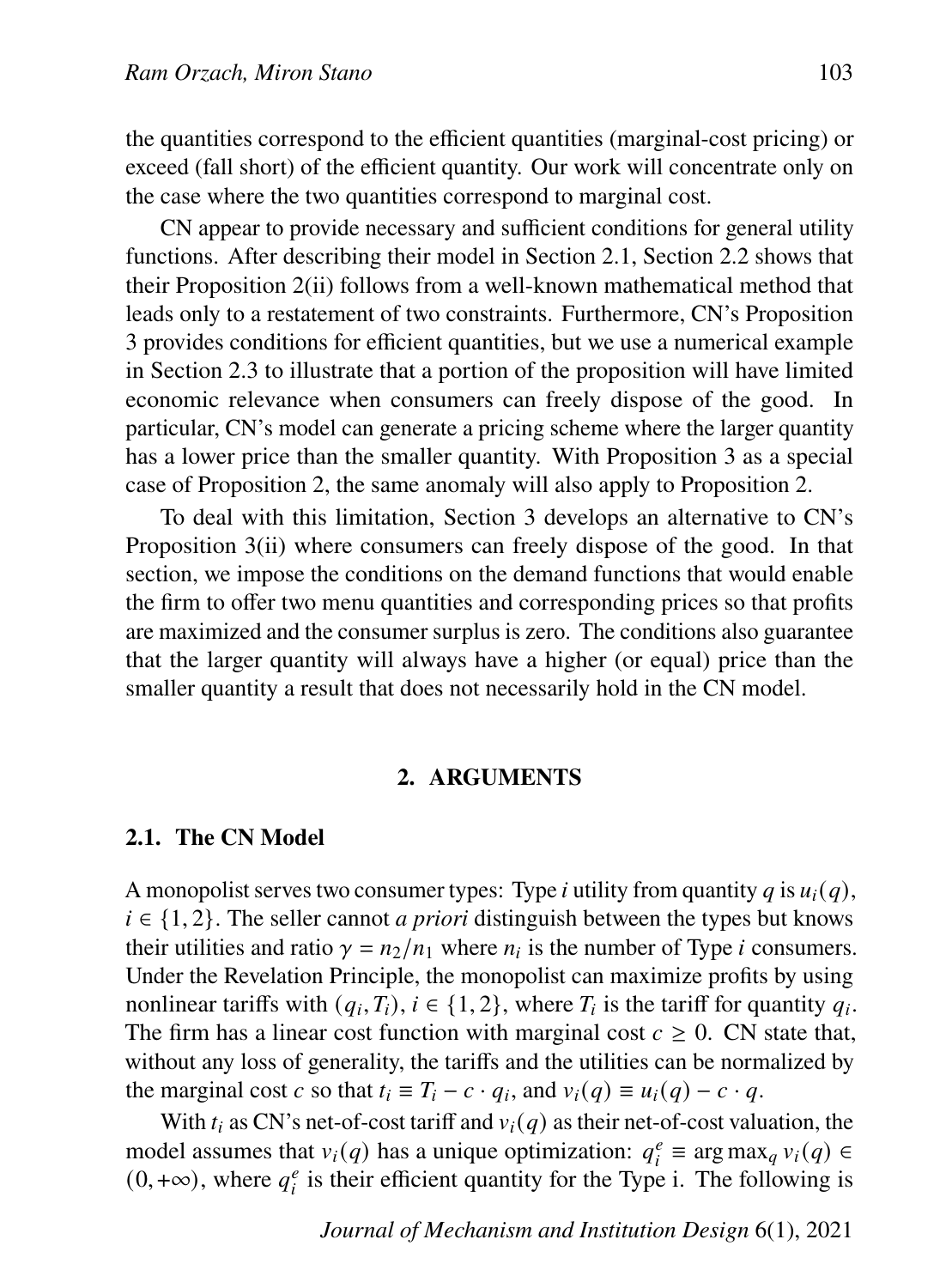CN's constrained maximization problem (p. 209).

$$
\max_{\substack{(t_i, q_i), i=1,2 \\ \text{s.t.}}} \quad \begin{array}{ll}\n t_1 + \gamma \cdot t_2 & \text{([P])} \\
 v_i(q_i) - t_i \ge v_i(q_j) - t_j, \ i, \ j = 1, 2 & \text{(IC}_i) \\
 v_i(q_i) - t_i \ge 0, \ i = 1, 2 & \text{(IR}_i)\n \end{array}
$$

Although not defined by CN,  $IC$  and  $IR$  represent the incentive compatibility and individual rationality constraints described in our introduction.  $IC$  requires that neither consumer type will pretend to be the other type and buy the other's quantity; while  $IR$  requires that each type buy his respective bundle only if the utility resulting from the purchase is non-negative. With marginal cost normalized to zero, the objective function  $([P])$ , also not defined in CN, is equivalent to total profit divided by the number of Type 1 consumers, i.e., multiplying  $[P]$  by n1 results in a profit function that is further described in our Section 3. CN also define  $\hat{q}$  as the quantity where  $v_1(\hat{q}) = v_2(\hat{q})$  (see Proposition 1, p. 209).

## **2.2. CN's Proposition 2**

CN's Proposition 2, found on p. 209, states:

(i) (The higher peak type gets efficient quantity)  $q_i^* = q_i^e$  $e_i^e$ , where  $i =$  $\arg \max_j v_j(q_i^e)$  $_{i}^{e}$ ).

(ii) (A sufficient and necessary condition for overall efficiency)  $q_i^* = q_i^e$  $i$ <sub>i</sub> and  $\vec{r}_i^* = v_i (q_i^e)$  $i \choose i$  (*i* = 1, 2) if and only if  $v_i(q_i^e)$  $\binom{e}{i} \geq v_j (q_i^e)$  $_{i}^{e}$ )  $(i, j = 1, 2 \text{ and } i \neq j)$ .

As our concern is with the second part of this proposition, the following provides CN's proof of (ii).

(ii) (if Part) When  $v_i(q_i^e)$  $\binom{e}{i} \geq v_j (q_i^e)$  $i$ <sup>e</sup>)  $(i, j = 1, 2$  and  $i \neq j)$ , offering a menu  $T = \{ (q_i^e)$  $e_i^e, v_i(q_i^e)$  $(e_i^e))$ } (*i* = 1, 2) satisfies all constraints and extract all surplus from consumers.

(Only if Part) When  $q_i^* = q_i^e$  $e_i^e$  and  $t_i^* = v_i (q_i^e)$  $i$ <sup>e</sup>) (*i* = 1, 2), this part follows from  $IC_i$   $(i = 1, 2)$ 

## *2.2.1. Our Argument with Proposition 2(ii)*

We will claim that (ii) is equivalent to the following: maximize the profit for each type separately (which is straightforward) and then check if the  $\textit{ICs}$  hold. If they hold, the quantities form the solution.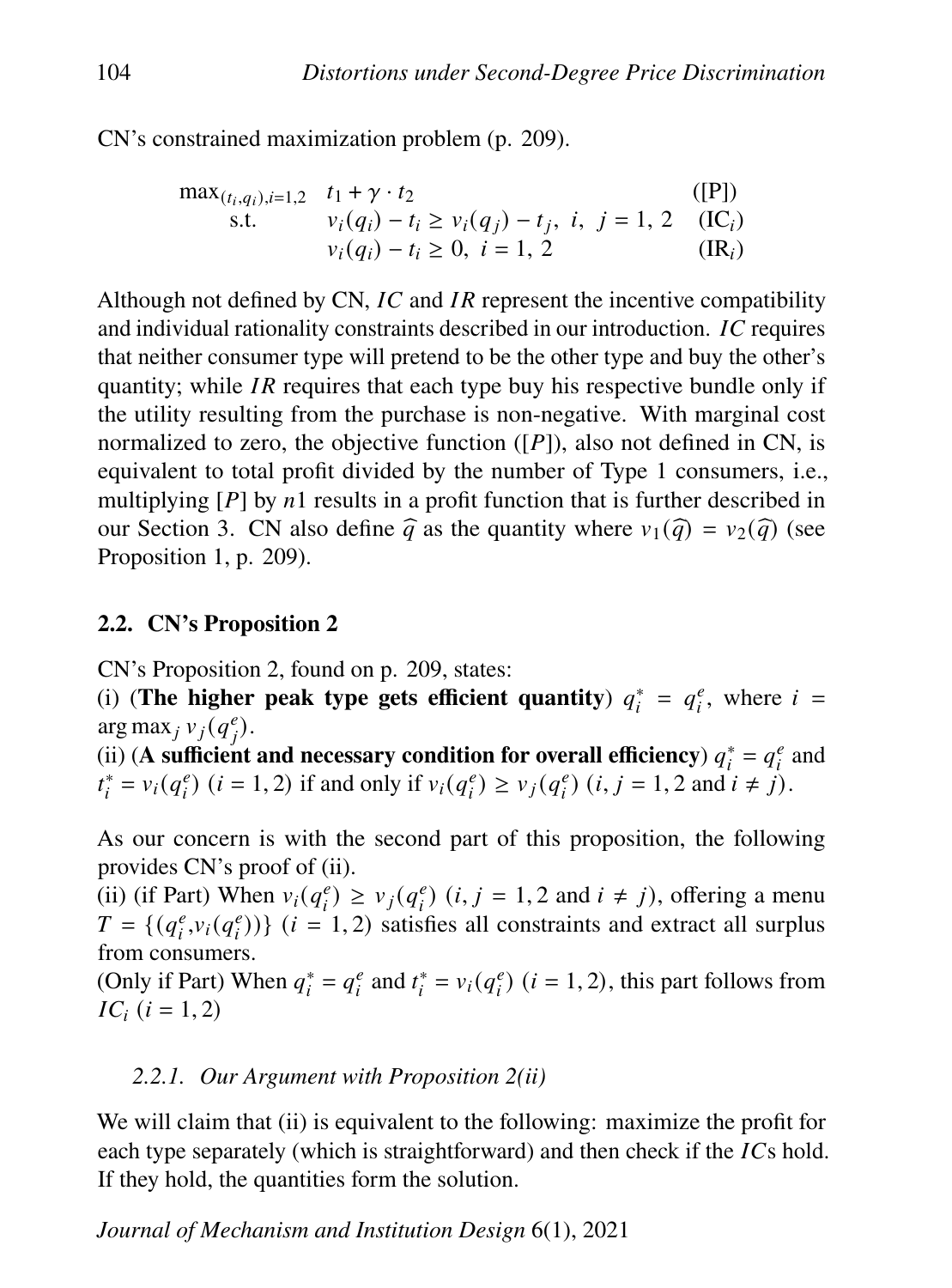To elaborate, optimization for the firm occurs when quantity for each type corresponds to marginal cost (as CN normalize the cost to zero, it is  $q_i^e$  $_i^e$ ), and the firm captures the entire consumer surplus, i.e.,  $t_i^* = v_i (q_i^e)$  $e_i^e$ ,  $i \in \{1, 2\}$ . It remains to be determined whether the  $ICS$  hold. However, the condition under Proposition 2 that  $v_i(q_i^e)$  $\binom{e}{i} \ge v_j (q_i^e)$  $e_i$ ) is exactly the *IC* when cost normalizes to zero. To see our claim, reduce both sides of the inequality with the price  $t_i^*$  so that:  $v_i(q_i^e)$  $(e_i^e) - t_i^* \ge v_j (q_i^e)$  $(v_i^e) - t_i^*$  or  $0 \ge v_j (q_i^e)$  $i<sup>e</sup>$ ) –  $t<sub>i</sub><sup>*</sup>$ . If Type *j* deviates to the quantity of Type  $i$ , then his gain is negative. This negative inequality is not more restrictive than the  $IC$ . Consider that the gain of Type  $\dot{j}$  from his quantity  $a^e$  $\int_{i}^{e}$  is zero as  $t_i^* = v_j (q_i^e)$  $e_i^e$ ). Substitute the zero on the left-side of the previous inequality so that  $v_j(q_i^e)$  $\sum_{i=1}^{e} (q_i^e - r_i^*)^2 = v_j (q_i^e - r_i^*)$  $e_i^e$ ) –  $t_i^*$ . Therefore,  $v_i(q_i^e)$  $\binom{e}{i} \geq v_j (q_i^e)$  $_i^e$ ) is equivalent to  $v_j(q_i^e)$  $(v_i^e) - t_i^* \ge v_j (q_i^e)$  $\int_{i}^{e}$ ) –  $t_i^*$  or  $IC_j$  (IC<sub>i</sub> in CN).

Under established mathematical practice, if the objective function is separated by some parameters but some of the constraints are not, one can solve for each set of parameters that are separated in the objective function, and then check if the mixed constraints hold. Consequently, CN's short proof on their p. 209 states only that the constraints hold and it is left to the reader to determine whether their claim to "provide a simple necessary and sufficient condition for overall efficiency" is actually informative. In fact, the following section illustrates that normalizing cost to zero greatly simplifies the  $\textit{ICs}$  but the simplification may lead to an anomaly.

## **2.3. CN's Proposition 3**

For Proposition 3, CN introduce two general quadratic evaluation functions:  $v_1(q) = q \cdot (1 - b \cdot q/2)$  and  $v_2(q) = q \cdot (\alpha - b\beta \cdot q/2)$ , that are equivalent to two linear inverse demands:  $p_1(q) = 1 - b \cdot q$  and  $p_2(q) = \alpha - b\beta \cdot q$ . For the two demands to cross, they restrict  $0 < \beta < \alpha < 1$ , and derive  $a_i^e$  $\frac{e}{1} = 1/b < q_2^e = \alpha/b\beta, \, v_1(q_1^e)$  $\binom{e}{1} = 1/(2b)$  and  $v_2(q_2^e)$  $e_2^e = \alpha^2/(2b\beta)$ . The  $v_i$ functions cross once at  $\hat{q} = \frac{2}{b} \frac{1-\alpha}{1-\beta}$  $rac{1-\alpha}{1-\beta}$ .

CN's Proposition 3, found on p. 210, states:

(i) (**Who gets efficient quantity**) If  $\alpha^2 \le \beta$  then  $q_1^*$  $i_1^* = q_1^e$  $i<sup>e</sup>$ ; if  $\alpha^2 \ge \beta$  then  $a_{\infty}^*$  $i_2^* = q_2^e$  $\frac{e}{2}$ .

(ii) (**Overall efficiency**)  $q_i^* = q_i^e$  $e_i^e$  and  $t_i^* = v_1(q_i^e)$  $i = 1, 2$  if and only if  $q_1^e \leq \widehat{q} \leq q_2^e.$ <br>(iii) (Oversig

- $q_1 = q_2$ .<br>(iii) **(Oversizing**)  $q_1^*$  $i_1^* = q_1^e$  $\frac{e}{1}$  and  $q_2^*$  $x_2^* > q_2^e$  if and only if  $q_1^e$  $\frac{e}{1} < q_2^e < \widehat{q}$ .
- (iv) (**Undersizing**)  $q_1^*$  $\frac{1}{1}$  <  $q_1^e$  and  $q_2^*$  $i_2^* = q_2^e$  $\frac{e}{2}$  if and only if  $\hat{q} < \hat{q}_1^e$  $\frac{e}{1} < \frac{1}{q_2^e}.$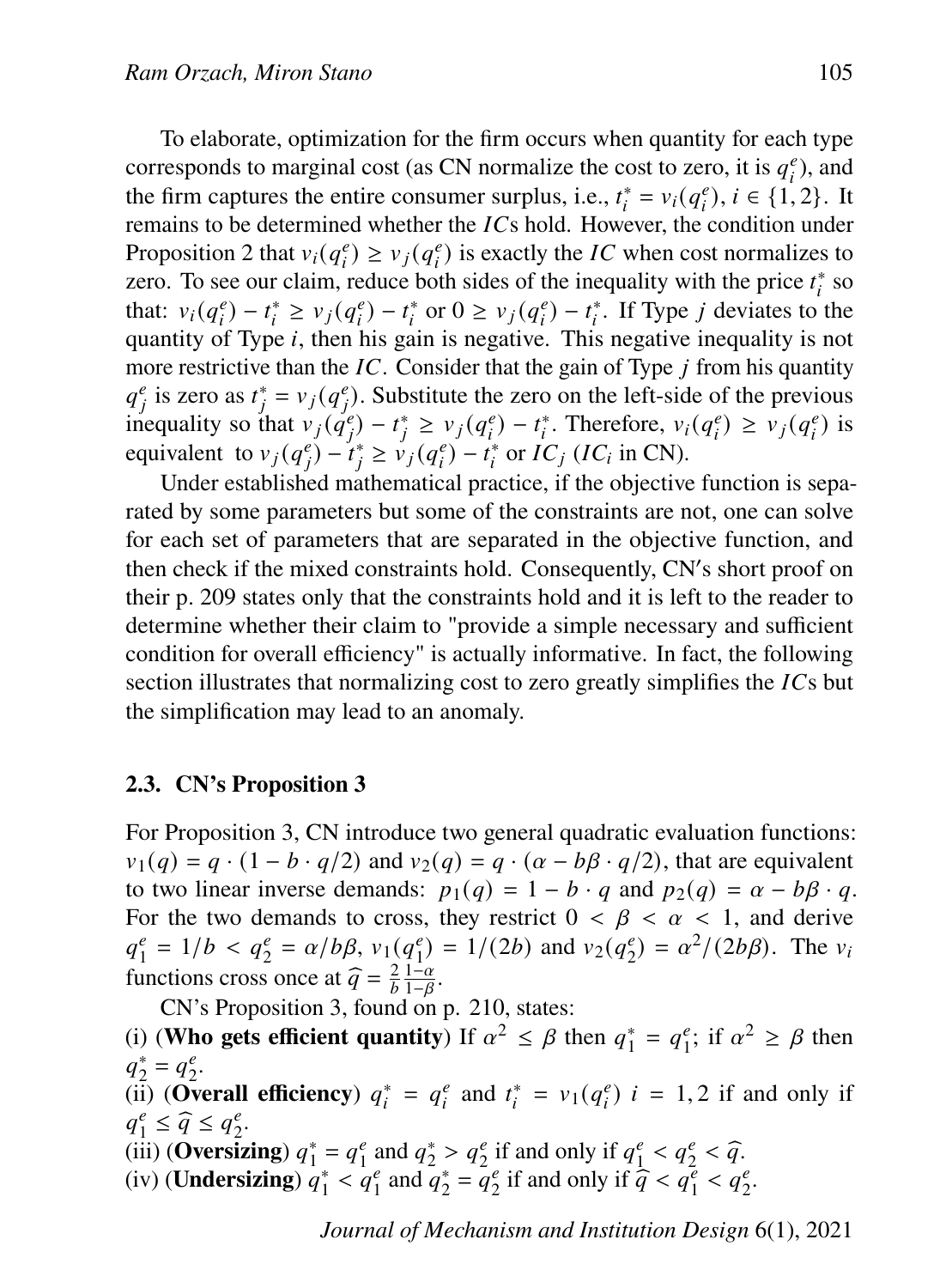As we will introduce an example that relates only to part (ii) of this proposition, the proof of parts (i) and (ii) follow directly from the corresponding parts of Proposition 2.

#### *2.3.1. Our Argument with Proposition 3(ii)*

We claim that Proposition 3(ii) can produce an example that defies economic sense. Begin with footnote 7 in CN's Conclusion: "Many convenience stores located along the US interstate highways (catering primarily to drivers on the go) charge more for a smaller cup of coffee than the larger one" (pp. 212-213). In the example we introduce below that is based on the CN model, the firm sets a price of 2 for 4 units and 1.25 for 10 units. We also explain how this paradox can be created in a simple CN model that includes  $IC$ .

We concentrate on CN's part (ii) above: (**Overall efficiency**)  $q_i^* = q_i^e$  $i$ <sub>i</sub> and  $t_i^* = v_i (q_i^e)$  $(e_i^e)$ ,  $i = 1, 2$  if and only if  $q_1^e$  $\hat{q} \leq \widehat{q} \leq q_2^e$  $\frac{e}{2}$ .

Consider first the case where  $c = 0$ . Let  $p_1(q) = 1 - 0.25 \cdot q$  and  $p_2(q) = 0.25 - 0.025 \cdot q$ , so that  $b = 0.25$ ,  $\alpha = 0.25$ ,  $\beta = 0.1$ . It is easy to see that their condition is satisfied.

$$
q_1^e
$$
  $\leq \hat{q} \leq q_2^e$  as  $q_1^e = 1/b = 4$  and  $q_2^e = \alpha/b\beta = 10$   
\n $4 \leq \hat{q} \leq 10$  as  $\hat{q} = \frac{2}{0.25} \left( \frac{1 - 0.25}{1 - 0.1} \right) = 6\frac{2}{3}$ 

It is also easy to verify (see Figure [1\)](#page-6-0) that the prices are:  $T_1 = t_1 = v_1 (q_1^e)$  $_1^e$ ) = 2 for  $q_1 = 4$ , and  $T_2 = t_2 = v_2 (q_2^e)$  $e_2^e$ ) = 1.25 for  $q_2$  = 10.

The utility of Type 1 equals the utility of Type 2 at  $\hat{q} = 6\frac{2}{3}$  meaning that it is in the negative price territory for Type 1. The solution to the puzzle is that these prices will not be mathematically correct unless there is an increasing disposal cost at a rate of 0.25 per unit for Type 1 so that  $\hat{q} = 6\frac{2}{3}$  with total disposal set of 0.80, At  $\hat{z} = \mu$  (6<sup>2</sup>), at 11 disposal cost of 0.89. At  $\hat{q}$ ,  $v_1 (6\frac{2}{3})$ <br>This example shows that CN  $(\frac{2}{3}) = v_2(6\frac{2}{3})$  $\frac{2}{3}$ ) = 1.11.

This example shows that CN's Proposition 3(ii) depends on the inverse demand function for Type 1 as having the same slope in the negative price region. CN's deviation from conventional practice explains why Type 1's IC is so easily mathematically satisfied.

The coffee example, previously described as part of the long footnote 7 in their Conclusion on pp. 212-213 suggests that CN were aware of this abnormality. Although we have not observed this phenomenon for the same product, e.g., regular brewed coffee as opposed to regular vs. espresso, one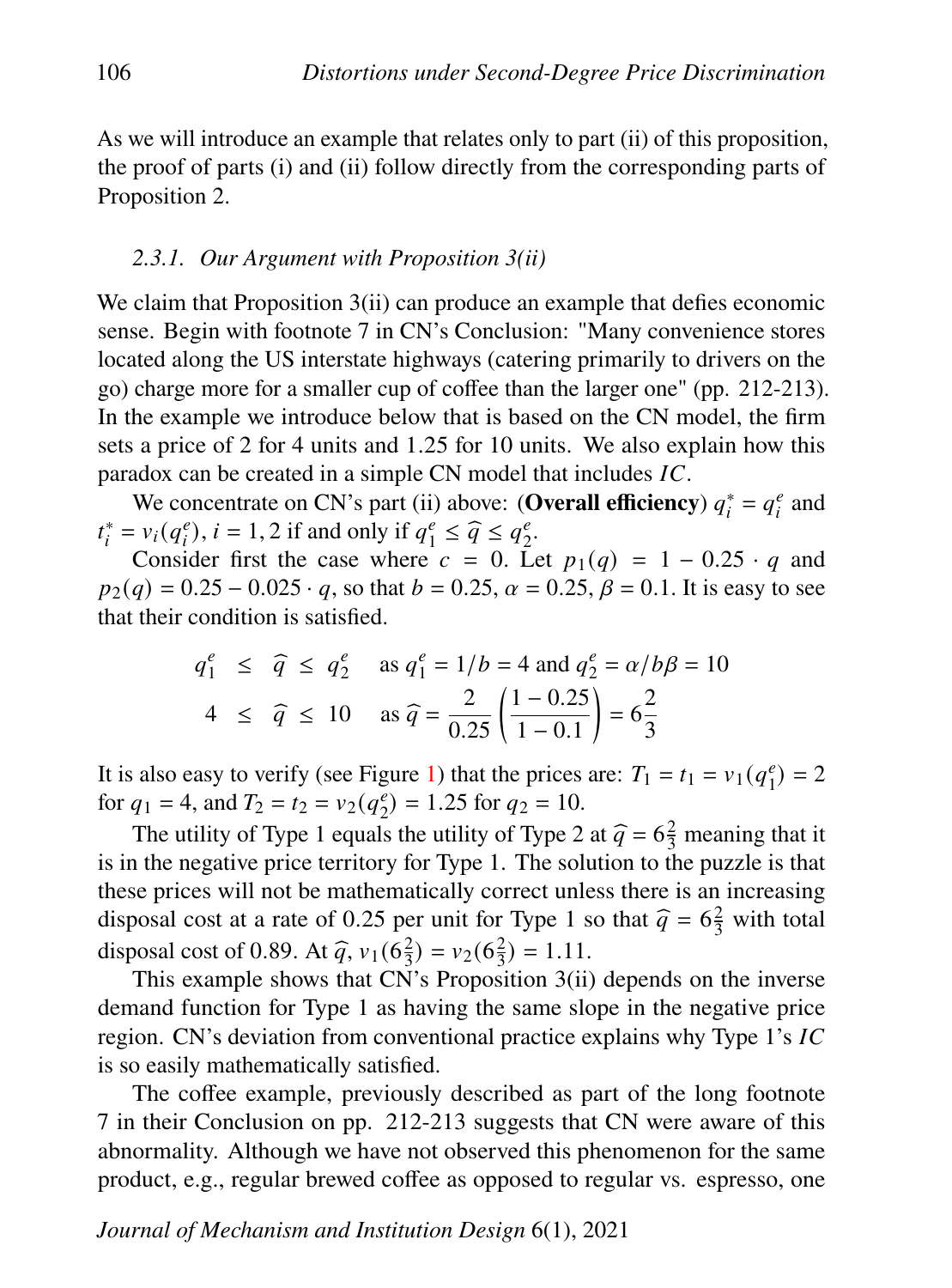<span id="page-6-0"></span>

Figure 1: Valuations for the two consumers are equal at 6.67 units.

can reasonably assume that the disposal cost of coffee is zero.<sup>[3](#page-0-1)</sup> Thus, when the negative territory is excluded, the theoretical solution will be harder but more relevant to most economic applications.

We argue that the CN model is even more limited. By normalizing the cost to be zero, their model cannot distinguish between the negative and positive regions. To illustrate, let the cost of production in our example be  $c = 0.1$ . It is easy to show that the prices of 4 and 10 units are 2.4 and 2.25 respectively. The anomaly remains.<sup>[4](#page-0-1)</sup> However when  $c = 1$ , the anomaly disappears (6 for 4) units and 11.25 for 10 units).

<sup>&</sup>lt;sup>3</sup> CN claim that there are "many" such pricing schemes, but the prices of the smaller and larger quantities in the two additional examples described in their footnote 7 are the same. We agree that such cases are not unusual but CN's two additional examples do not fit their model or explain the anomaly.

<sup>&</sup>lt;sup>4</sup> As CN derive Proposition 3 specifically for two crossing linear demand curves, this anomaly will also apply to Proposition 2 that deals with general demand functions.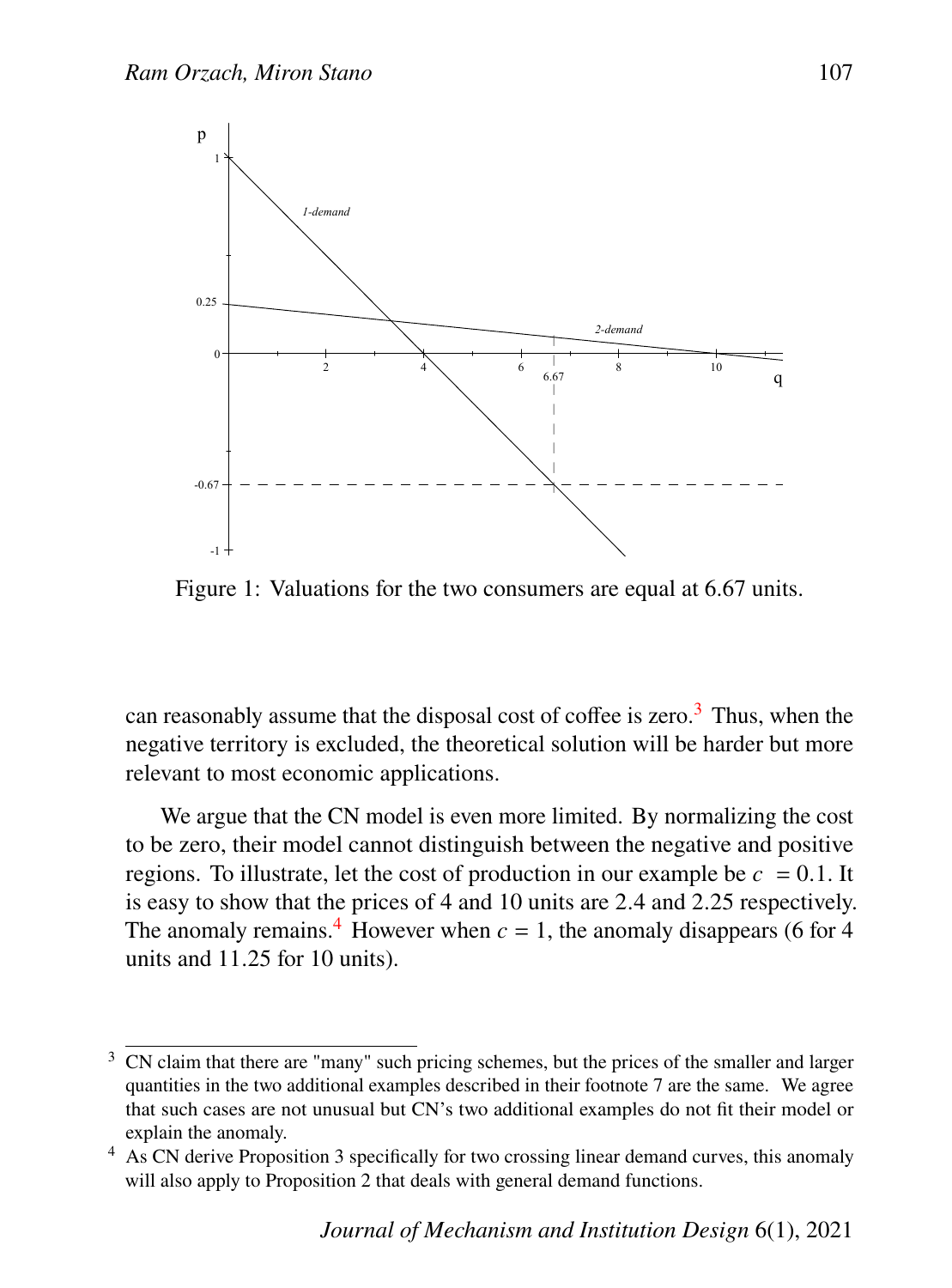#### **3. RESULTS UNDER FREE DISPOSAL**

Consider CN's model only for their case where the marginal cost is zero, i.e.,  $c = 0$ , as this will allow us to maintain the previous notation. The model has two crossing linear demand functions:  $p_1 = 1 - bq$  for the Type 1 consumers and  $p_2 = \alpha - b\beta q$  for the Type 2 consumers, where  $0 < \beta < \alpha < 1$  (see Figure [2\)](#page-7-0). There are  $n_t$  Type t consumers,  $t \in \{1, 2\}$ .

<span id="page-7-0"></span>

Figure 2: The model has two crossing linear demand functions:  $p_1 = 1 - bq$ for the Type 1 consumers and  $p_2 = \alpha - b\beta q$  for the Type 2 consumers, where  $0 < \beta < \alpha < 1$ .

CN provide valuation functions,  $v_1(q) = q(1 - bq/2)$  and  $v_2(q) = q(\alpha$  $b\beta q/2$ , that will correspond to utility when  $c = 0$ . If we are restricted to positive prices (i.e., no disposal costs), then  $v_1^+$  $i_1^+(q)$  and  $v_2^+$  $2^+(q)$  can be defined as:

$$
v_1^+(q) = \begin{cases} v_1(q) = q\left(1 - \frac{bq}{2}\right) & \text{if } q < \frac{1}{b} \\ v_1\left(\frac{1}{b}\right) = \frac{1}{2b} & \text{if } q \ge \frac{1}{b} \end{cases}
$$
\n
$$
v_2^+(q) = \begin{cases} v_2(q) = q\left(\alpha - \frac{b\beta q}{2}\right) & \text{if } q < \frac{\alpha}{b\beta} \\ v_2\left(\frac{\alpha}{b\beta}\right) = \frac{\alpha^2}{2b\beta} & \text{if } q \ge \frac{\alpha}{b\beta} \end{cases}
$$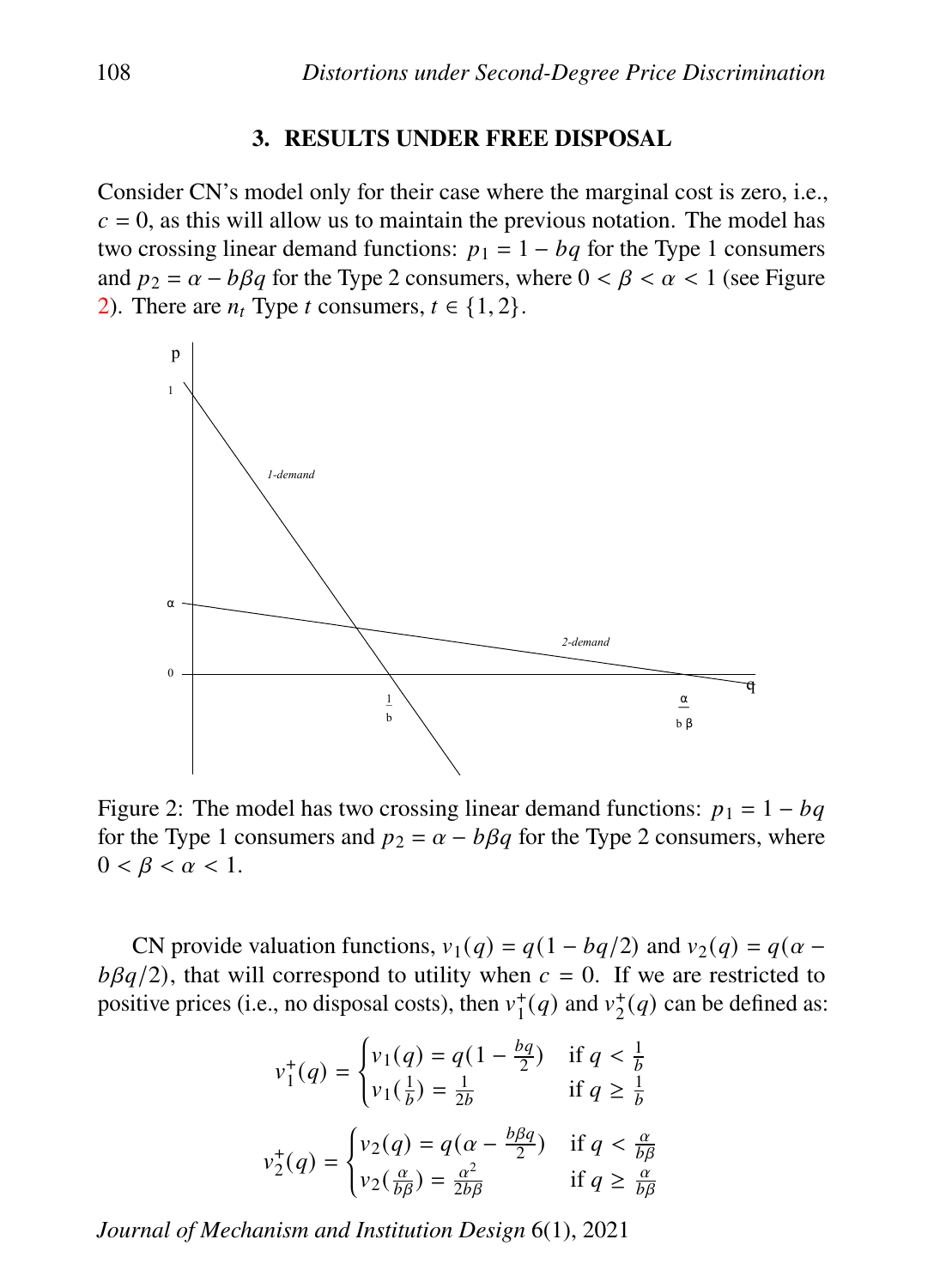Under the Revelation-Principle [\(Myerson,](#page-11-6) [1979\)](#page-11-6), for any Bayesian equilibrium defined by a game, there exists a Bayesian equilibrium of an incentive compatible mechanism that will yield the same payoff. We can thus concentrate only on the case where the seller offers menu prices  $T(q_t)$  for the quantities  $q_t$ ,  $t \in \{1, 2\}.$ 

Let  $v_t^+(q_i)$  be the utility of Type *t* buyers from consuming  $q_i$ ;  $t \in \{1, 2\}$ ,  $j \in \{1, 2\}$ . The firm's objective function is to maximize its profit subject to individual rationality constraints and the incentive compatibility constraints.

$$
\begin{array}{ll}\n\max_{T(q_t)} & \pi = n_1 \cdot T(q_1) + n_2 \cdot T(q_2) \\
\text{s.t.} & v_1^+(q_1) - T(q_1) \ge 0 & \text{IR}_1 \\
& v_2^+(q_2) - T(q_2) \ge 0 & \text{IR}_2 \\
& v_1^+(q_1) - T(q_1) \ge v_1^+(q_2) - T(q_2) & \text{IC}_1 \\
& v_2^+(q_2) - T(q_2) \ge v_2^+(q_1) - T(q_1) & \text{IC}_2\n\end{array}
$$

where  $\pi$  represents the profit as the cost function is linear and marginal cost  $c = 0$ . As before,  $IR_i$  are the individual rationality constraints, and  $IC_i$  are the incentive compatibility requirements,  $i \in \{1, 2\}$ .

Following the arguments described in Section 2.2.1, to maximize  $\pi$ , the firm should maximize the profit for each type and then check if the  $ICS$ hold. The firm should thus set the quantity for each type that corresponds to marginal cost which here is 0 (CN label these quantities as  $q_i^e$  $e_i^e$ ). This strategy enables the firm to capture the maximum consumer surplus from both types at quantities,  $q_1^e$  $\frac{e}{1} = \frac{1}{b}$  and  $q_2^e$  $\frac{e}{2} = \frac{\alpha}{b\beta}$  with prices  $T(\frac{1}{b}) = v_2^+$  $_{2}^{+}(\frac{1}{b}) = 1/(2b)$  and  $T(\frac{\alpha}{b\beta}) = v_2^+$  $\chi_2^{\text{+}}(\frac{\alpha}{b\beta}) = \alpha^2/(2b\beta)$ . As  $T(q_i^*) = v_i^+(q_i^*)$ , the first two constraints  $(IR_1 \text{ and } IR_2)$  are satisfied. It remains to be determined for which values of  $b, \alpha$  and  $\beta$  the ICs hold. The following develops an alternative to CN's Proposition 3(ii).

### Proposition

If  $2\alpha - 1 \leq \beta \leq \alpha^2$ , then  $q_1^*$  $i_1^* = q_1^e$  $_1^e = 1/b$  and  $q_2^*$  $_{2}^{*} = q_{2}^{e}$  $\frac{e}{2} = \alpha/(b\beta)$  are the two menu quantities together with prices  $T(\frac{1}{b}) = 1/(2b)$  and  $T(\frac{\alpha}{b\beta}) = \alpha^2/(2b\beta)$ , the firm's profits are maximized and the consumer surplus is zero.

Proof Let us start with  $IC_1$ , namely  $v_1^+$  ${}_{1}^{+}(q_{1}^{*}$ \*) –  $T(q_1^*)$  $v_1^*$ )  $\geq v_1^+$  ${}_{1}^{+}(q_{2}^{*})$  $x_2^*$ ) –  $T(q_2^*)$  $_{2}^{*}$ ). As  $T(q_i^*) = v_i^+(q_i^*)$ , the left-hand side is 0. It is left to show that  $0 \ge$  $v_1^+$  ${}_{1}^{+}(q_{2}^{*})$  $x_2^*$ ) –  $T(q_2^*)$  $y_2^*$ , or  $0 \geq v_1^+$  $T_1^{\left(\frac{\alpha}{b\beta}\right)} - T(\frac{\alpha}{b\beta})$ . As  $v_1^+$  $f_1^{\text{+}}(\frac{\alpha}{b\beta}) = \frac{1}{2b}$  and  $T(\frac{\alpha}{b\beta}) = \frac{\alpha^2}{2b\beta}$ , then  $0 \ge \frac{1}{2b} - \frac{\alpha^2}{2b\beta} \Longrightarrow \frac{\alpha^2}{\beta}$  $\frac{x^2}{\beta} \ge 1$ . Therefore,  $IC_1$  requires that  $\alpha^2 \ge \beta$ .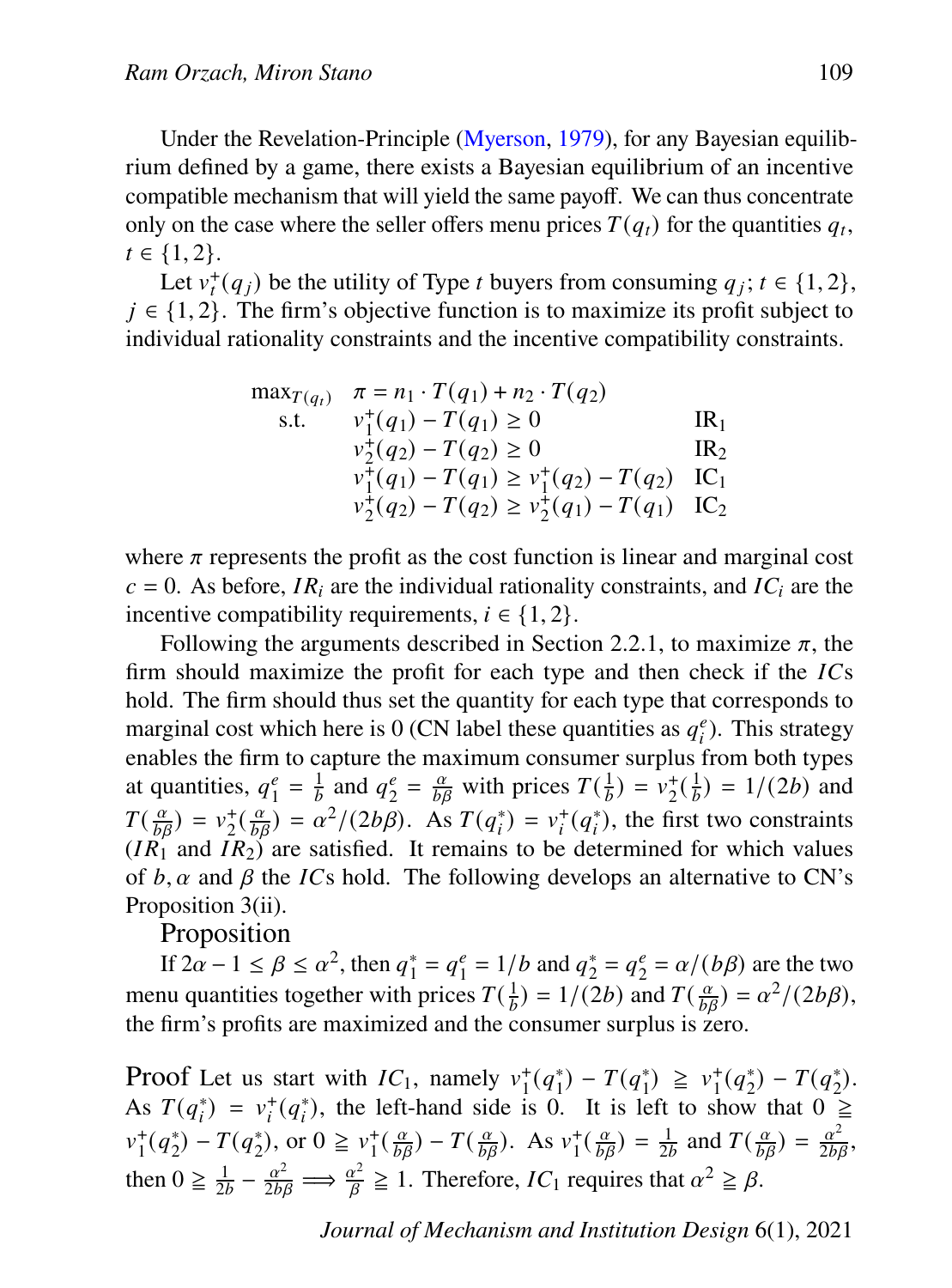For  $IC_2$ ,  $v_2^+$  ${}_{2}^{+}(q_{2}^{*})$  $_{2}^{*})-T(q_{2}^{*})$  $v_2^*$ )  $\ge v_2^+$  $_{2}^{+}(q_{1}^{*})$  $_{1}^{*})-T(q_{1}^{*})$  $_{1}^{*}$ ). Again, the left-hand side is 0 so that  $0 \geq v_2^+$  ${}_{2}^{+}(q_{1}^{*}$ \*) –  $T(q_1^*)$  $\binom{1}{1}$ , or  $0 \ge \frac{1}{2}$  $_{2}^{+}(\frac{1}{b})-T(\frac{1}{b})$ . As  $v_{2}^{+}$  $\sigma_2^{\dagger}(\frac{1}{b}) = (q \cdot (\alpha - b\beta \cdot q/2))$ at  $q = \frac{1}{b} \Longrightarrow v_2^+$  $\frac{1}{2}(\frac{1}{b}) = \frac{\alpha}{b}$  $\frac{\alpha}{b} - \frac{\beta}{2l}$  $\frac{\beta}{2b}$  and  $T(\frac{1}{b}) = \frac{1}{2b}$ , this leads to  $0 \geq (\frac{\alpha}{b})$  $\frac{\alpha}{b} - \frac{\beta}{2l}$  $(\frac{\beta}{2b}) - \frac{1}{2b},$ or  $0 \ge 2\alpha - \beta - 1$ . Therefore,  $IC_2$  requires that  $\beta \ge 2\alpha - 1$ .

Note that the proposition is independent of  $b$  as CN were able to normalize the quantity, namely,  $b = 1$ . Therefore,  $q_1^*$  $i_1^* = q_1^e$  $_1^e = 1$  and  $q_2^*$  $_{2}^{*} = q_{2}^{e}$  $\frac{e}{2} = \frac{\alpha}{\beta}$  with respective prices  $T(1) = 0.5$  and  $T(\frac{\alpha}{8})$  $\frac{\alpha}{\beta}$ ) =  $\alpha^2/(2\beta)$ .

To more clearly illustrate the role of the ICs, consider extreme values of  $\alpha$ , for example, 0.1 and 0.9. If  $\alpha = 0.1$ , then  $0 \le \beta \le 0.01$ . Choosing  $\beta = 0.005$ leads to  $q_2^*$  $z_2^* = 20$  and  $T(20) = 1$ , i.e., the quantity for Type 2 is 20 times that for Type 1. With  $\alpha = 0.1$ ,  $2\alpha - 1$  is negative so that  $IC_2$  becomes irrelevant and  $IC<sub>1</sub>$  is the only binding constraint. Consistent with intuition, the price of the larger quantity must be higher than the price of the smaller one (otherwise Type 1 will buy the larger quantity and dispose any amount above 1). As  $\alpha = 0.1$ , and the price for Type 2 must be higher,  $T(q_2^*)$  $v_i(q_2^*) = v_i(q_2^*)$  $i_2^*) = T(\frac{\alpha}{\beta})$  $\frac{\alpha}{\beta}$ ) =  $\frac{\alpha^2}{2\beta}$  $\frac{\alpha^2}{2\beta} \geq T(q_1^*)$  $_{1}^{*})=\frac{1}{2}$  $\frac{1}{2}$ , it follows that  $\beta$  must be small, i.e.,  $\frac{\alpha^2}{2\beta}$  $\frac{\alpha^2}{2\beta} \geq \frac{1}{2}$  $rac{1}{2}$ .

If  $\alpha = 0.9$ , then  $0.8 \le \beta \le 0.81$ . Choosing  $\beta = 0.805$ , it follows that  $a_{\infty}^*$  $\frac{1}{2}$  = 1.118 and  $T(1.118) \approx 0.503$ . Unlike the previous example, both *ICs* determine the range of  $\beta$ . The condition  $IC_2$  (2 $\alpha - 1 \leq \beta$ ) determines that the utility of Type 1 is higher than the utility of Type 2 from the smaller quantity  $q_1^*$  $i_1^* = q_1^e$  $\frac{e}{1} = 1$ . Therefore,  $\beta$  must be large as the utility of Type 1 is  $v^+$  $_1^+(1) = T(1) = \frac{1}{2}$  $\frac{1}{2}$ , while the utility of Type 2 is  $v_2^+$  $a_2^+(1) = q \cdot (\alpha - b\beta \cdot q/2) =$  $1 \cdot (0.9 - 1 \cdot 0.805 \cdot 1/2) = 0.4975$ . Similar to the previous example,  $IC_1$  will require that the price of  $q_2^*$  $_{2}^{*}$  = 1.118 must be more than  $T(1)$  = 0.5. Therefore, the price  $v_2^+$  $i_2^+(1.118) = T(\overline{1.118}) \approx 0.503.$ 

Figure  $3$  shows the two  $IC$  constraints and the non-negative region between them, labelled as A, where  $\beta$  satisfies:  $Max\{0, 2\alpha - 1\} \le \beta \le \alpha^2$ .

As seen in Figure [3,](#page-10-0) with  $\alpha = 0.5$ , the condition  $(2 \cdot \alpha - 1) = 0 \le \beta \le$  $0.25 = \alpha^2$  will allow  $\beta$  to have larger ranges between the constraints  $IC_1$  and  $IC<sub>2</sub>$ . In contrast, as we have explained using  $\alpha = 0.1$  (which is far from the intercept of Type 1's demand function in Figure [2\)](#page-7-0), the slope of Type 2's demand function is much more horizontal than that of Type 1, and the profit maximizing quantities will vary greatly between the types. On the other hand, when  $\alpha = 0.9$ , which is near the intercept for Type 1's demand, the slopes of the two demands are similar, and the profit maximizing quantities will be close.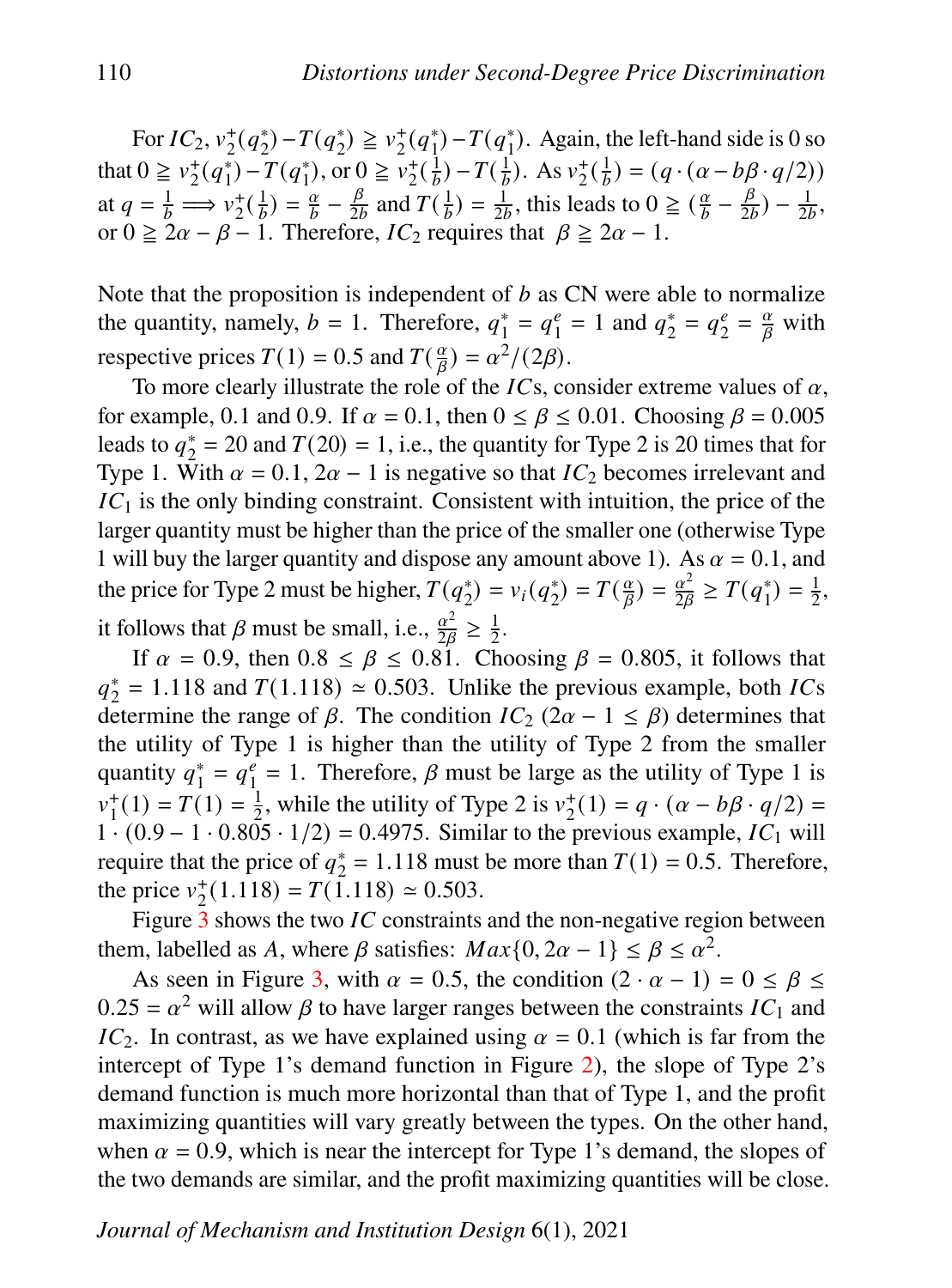<span id="page-10-0"></span>

Figure 3: The region A where the incentive compatibility constraints are satisfied.

## **4. CONCLUSION**

Price discrimination, especially in the fast food sector, is of considerable academic and policy interest. Scholars across a range of disciplines have focused on the pricing, marketing and health effects of supersized portions of "junk food".<sup>[5](#page-0-1)</sup> Economic advances in our understanding of this "value-size" pricing" through models of price discrimination should, in principle, contribute to the development of more effective policy and regulatory actions to limit consumption of such products.

CN's theoretical approach appears to provide new insights by easily solving the nonlinear tariff challenge for general utility functions. However, given their normalization of cost to zero, their condition for Proposition 2(ii) is just

<sup>&</sup>lt;sup>5</sup> "Junk food" is often associated with calorie-dense food that has high levels of sugar, glycemic starch, and saturated fat. Vermeer, Steelhuis, and [Vermeer et al.](#page-11-7) [\(2014\)](#page-11-7) summarize some of the policy interventions to reduce portion sizes. As for strategies where firms charge the same price for any sized beverage (see our footnote 3), [Haws et al.](#page-11-8) [\(2020\)](#page-11-8) recently examined the effects of this strategy on consumption of soft drinks. In addition to increasing beverage size choices compared to standard pricing and, unlike standard pricing, this strategy nullifies the effectiveness of calorie postings in reducing larger sizes.